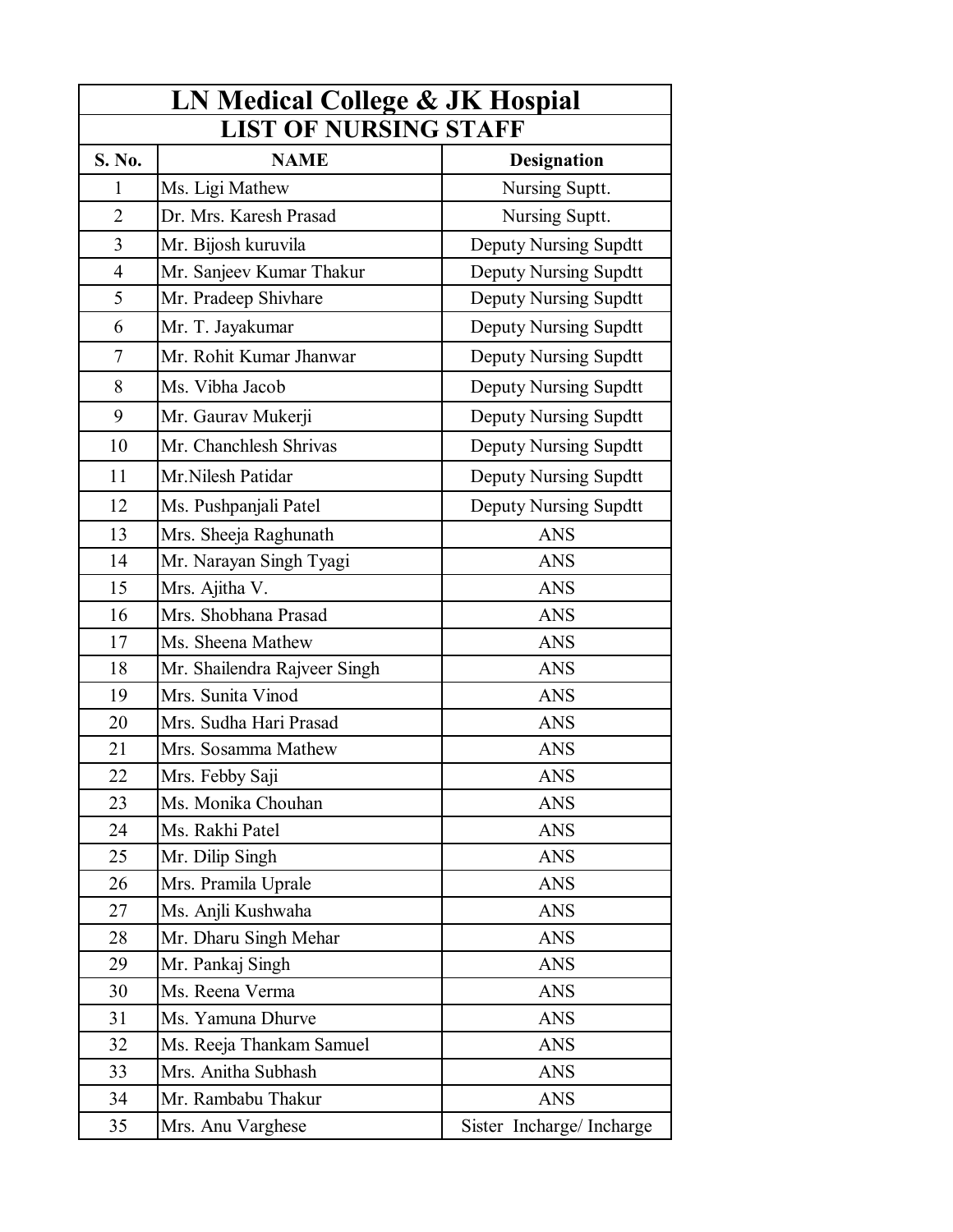| 36 | Ms. Sarita                | Sister Incharge/Incharge |
|----|---------------------------|--------------------------|
| 37 | Ms. Nisha Patel           | Sister Incharge/Incharge |
| 38 | Ms. Reena Ravidas         | Sister Incharge/Incharge |
| 39 | Mr. Deshraj Meena         | Sister Incharge/Incharge |
| 40 | Ms. Geeta Suryawanshi     | Sister Incharge/Incharge |
| 41 | Mr. Vikash Patel          | Sister Incharge/Incharge |
| 42 | Ms. Lalita                | Sister Incharge/Incharge |
| 43 | Ms. Varsha Adlak          | Sister Incharge/Incharge |
| 44 | Ms. Devki Prajapati       | Sister Incharge/Incharge |
| 45 | Ms. Pooja Patel           | Sister Incharge/Incharge |
| 46 | Ms. Abha Singh            | Sister Incharge/Incharge |
| 47 | Ms. Rubee Bais            | Sister Incharge/Incharge |
| 48 | Ms. Deepa Singh           | Sister Incharge/Incharge |
| 49 | Mr. Govind Singh Yadav    | Sister Incharge/Incharge |
| 50 | Mr. Rakesh Tamrakar       | Sister Incharge/Incharge |
| 51 | Ms. Vandana Dhurve        | Sister Incharge/Incharge |
| 52 | Ms. Kiran Dandare         | Sister Incharge/Incharge |
| 53 | Ms. Ranu Saket            | Sister Incharge/Incharge |
| 54 | Ms. Sangita Kakodiya      | Sister Incharge/Incharge |
| 55 | Ms. Krishna Dangoliya     | Sister Incharge/Incharge |
| 56 | Ms. Shabnam Mandal        | Sister Incharge/Incharge |
| 57 | Ms. Swati Devi            | Sister Incharge/Incharge |
| 58 | Mr. Sourabh George        | Sister Incharge/Incharge |
| 59 | Mr. Kuldeep Sharma        | Sister Incharge/Incharge |
| 60 | Ms. Maya Katre            | Sister Incharge/Incharge |
| 61 | Ms. Priyanka Rahangdale   | Sister Incharge/Incharge |
| 62 | Ms. Kavita Gohite         | Sister Incharge/Incharge |
| 63 | Mr. Braj Mohan Sharma     | Sister Incharge/Incharge |
| 64 | Ms. Pooja Narware         | Sister Incharge/Incharge |
| 65 | Ms. Geeta Kushwaha        | Sister Incharge/Incharge |
| 66 | Mr. Balkrishan Lodha      | Sister Incharge/Incharge |
| 67 | Mr. Dhananjay Kumar Tyagi | Sister Incharge/Incharge |
| 68 | Mr. Suresh Gadriya        | Sister Incharge/Incharge |
| 69 | Ms. Priyanka Pawar        | Sister Incharge/Incharge |
| 70 | Ms. Kalpana Mishra        | Sister Incharge/Incharge |
| 71 | Mr. Sandeep Kumar         | Sister Incharge/Incharge |
| 72 | Ms. Meera Kushwah         | Sister Incharge/Incharge |
| 73 | Ms. Rachel Stephen Das    | Sister Incharge/Incharge |
| 74 | Ms. Trishna Mehra         | Sister Incharge/Incharge |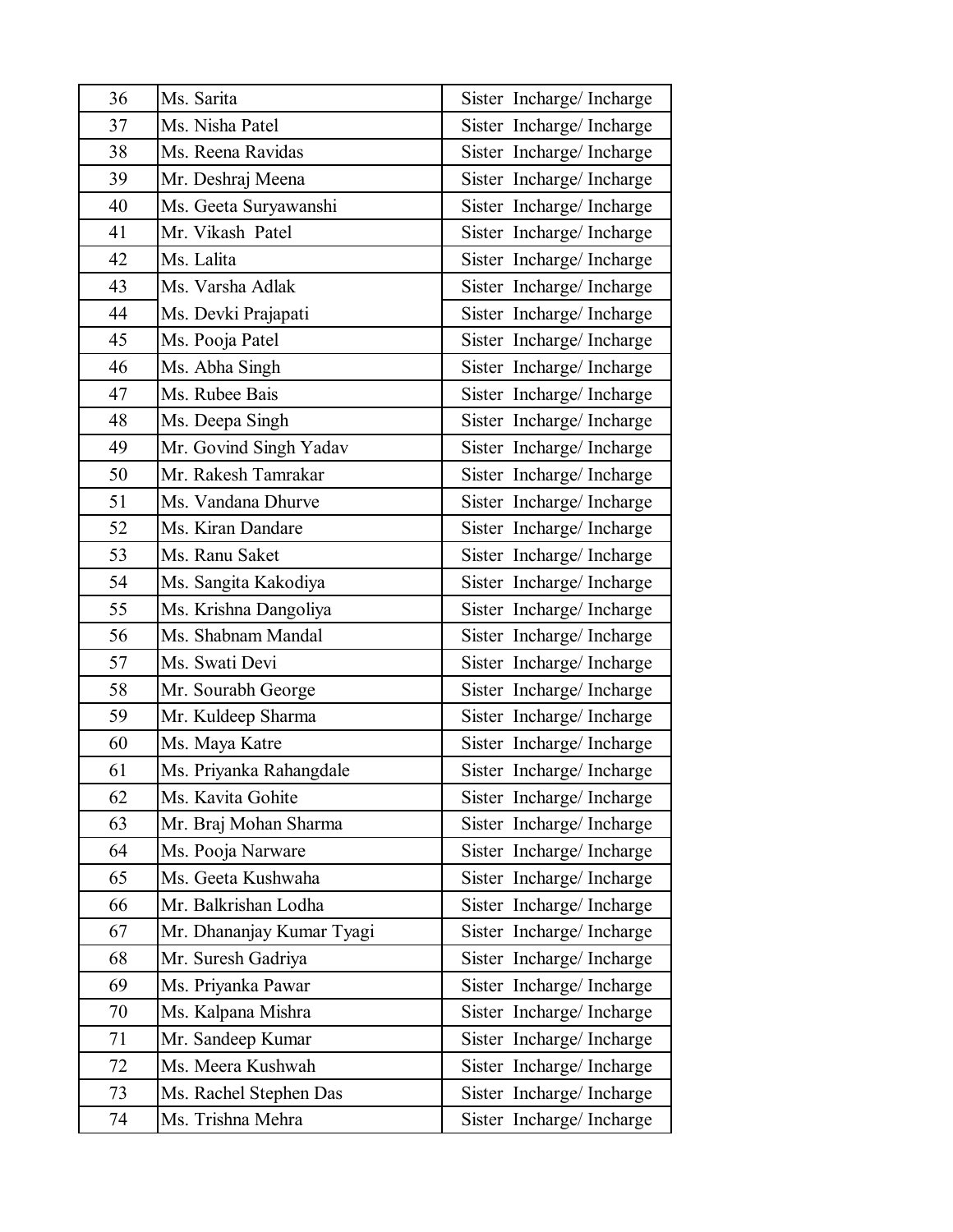| 75  | Ms. Ambika                 | Sister Incharge/Incharge |
|-----|----------------------------|--------------------------|
| 76  | Ms. Hemlata Chouhan        | Sister Incharge/Incharge |
| 77  | Ms. Shubhagini Ughadey     | Sister Incharge/Incharge |
| 78  | Ms. Neha Dubey             | Sister Incharge/Incharge |
| 79  | Ms. Nisha Rashali          | Sister Incharge/Incharge |
| 80  | Ms. Sunanda Pawar          | Sister Incharge/Incharge |
| 81  | Ms. Shobha                 | Sister Incharge/Incharge |
| 82  | Ms. Swati Mankar           | Sister Incharge/Incharge |
| 83  | Ms. Mamta Usrethe          | Sister Incharge/Incharge |
| 84  | Ms. Arti Kushwaha          | Sister Incharge/Incharge |
| 85  | Ms. Rajanti                | Sister Incharge/Incharge |
| 86  | Ms. Pooja Parihar          | Sister Incharge/Incharge |
| 87  | Ms. Manisha Gadriya        | Sister Incharge/Incharge |
| 88  | Ms. Mona Chourasiya        | Sister Incharge/Incharge |
| 89  | Ms. Ranjana Tiwari         | Sister Incharge/Incharge |
| 90  | Ms. Laxmi Gangwar          | Sister Incharge/Incharge |
| 91  | Ms. Usha Gohite            | Sister Incharge/Incharge |
| 92  | Ms. Pooja Soni             | Sister Incharge/Incharge |
| 93  | Ms. Savita Dhurve          | Sister Incharge/Incharge |
| 94  | Ms. Neha Bisen             | Sister Incharge/Incharge |
| 95  | Mrs. Jyoti Apte            | Sister Incharge/Incharge |
| 96  | Mrs. Jayamma Titus         | Sister Incharge/Incharge |
| 97  | Mrs. Mini Thomas           | Sister Incharge/Incharge |
| 98  | Mrs. Annamma Varghese      | Sister Incharge/Incharge |
| 99  | Mrs. Mamta Bundela         | Sister Incharge/Incharge |
| 100 | Mrs. Vinod Kumari (Shukla) | Sister Incharge/Incharge |
| 101 | Ms. Sangita Potafode       | Sister Incharge/Incharge |
| 102 | Ms. Jayshri Sonewar        | Sister Incharge/Incharge |
| 103 | Ms. Arti Singh             | Sister Incharge/Incharge |
| 104 | Mr. Vijay Kumar            | Sister Incharge/Incharge |
| 105 | Mr. Umesh Patel            | Sister Incharge/Incharge |
| 106 | Ms. Vedantika Ambhore      | Sister Incharge/Incharge |
| 107 | Ms. Shabnam Bano           | Sister Incharge/Incharge |
| 108 | Ms. Deepmala Pawar         | Sister Incharge/Incharge |
| 109 | Ms. Asha Malviya           | Sister Incharge/Incharge |
| 110 | Ms. Mansha Pandey          | Sister Incharge/Incharge |
| 111 | Ms. Disha Deshmukh         | <b>Staff Nurse</b>       |
| 112 | Ms. Kanchan Kewat          | <b>Staff Nurse</b>       |
| 113 | Ms. Dali                   | <b>Staff Nurse</b>       |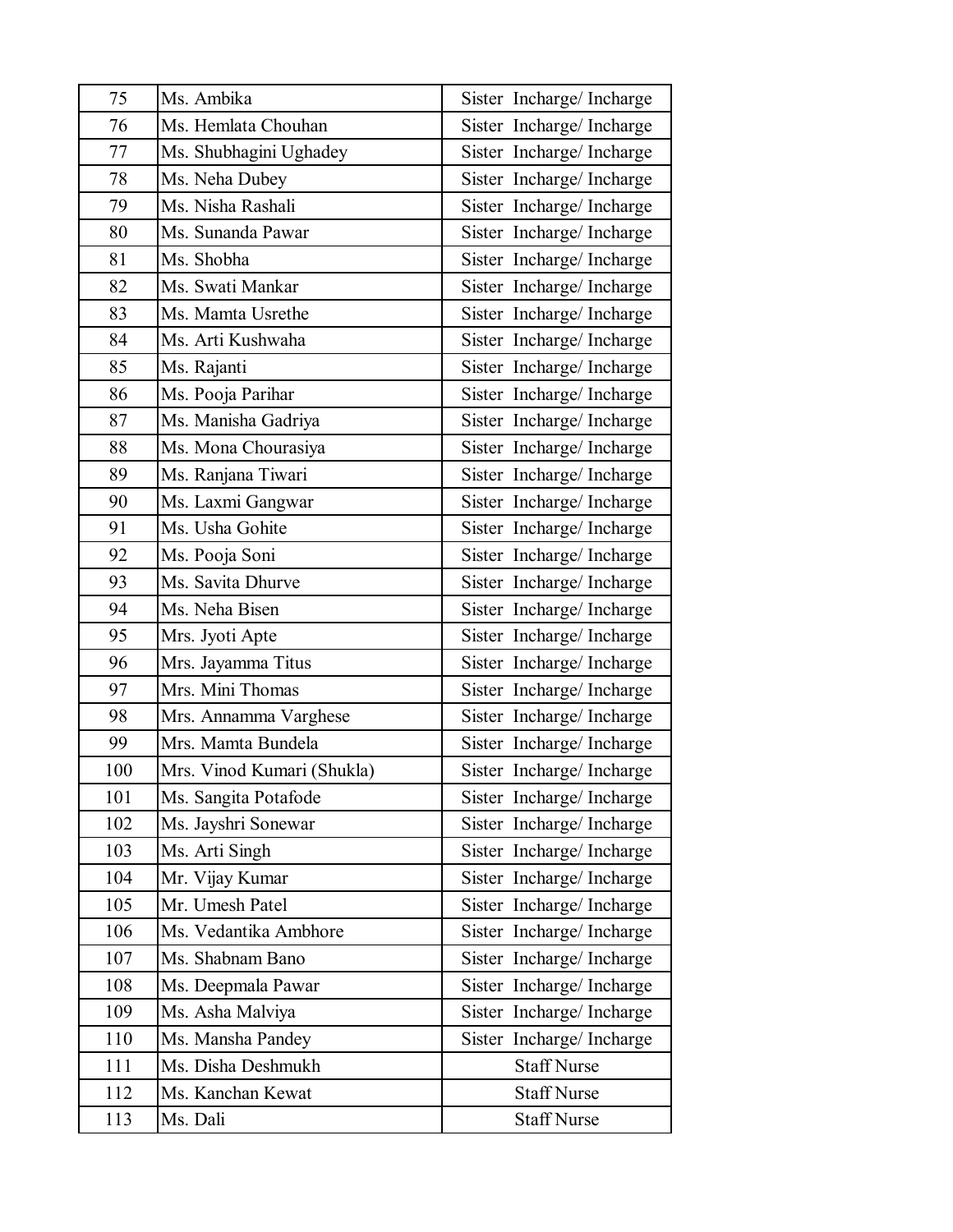| 114 | Ms. Deepshikha Soni      | <b>Staff Nurse</b> |
|-----|--------------------------|--------------------|
| 115 | Ms. Anita Kirade         | <b>Staff Nurse</b> |
| 116 | Ms. Susheela Manoj       | <b>Staff Nurse</b> |
| 117 | Ms. Ranjita Karoche      | <b>Staff Nurse</b> |
| 118 | Ms. Roshni Markam        | <b>Staff Nurse</b> |
| 119 | Ms. Kiran Patel          | <b>Staff Nurse</b> |
| 120 | Ms. Yogeshwari Solanki   | <b>Staff Nurse</b> |
| 121 | Ms. Nital Malviy         | <b>Staff Nurse</b> |
| 122 | Ms. Rasmi Uikey          | <b>Staff Nurse</b> |
| 123 | Ms. Veena Agare          | <b>Staff Nurse</b> |
| 124 | Ms. Sheetal Bobade       | <b>Staff Nurse</b> |
| 125 | Ms. Ruchi Sen            | <b>Staff Nurse</b> |
| 126 | Ms. Krishna Sanodiya     | <b>Staff Nurse</b> |
| 127 | Ms. Basanti Damor        | <b>Staff Nurse</b> |
| 128 | Ms. Ruby Patel           | <b>Staff Nurse</b> |
| 129 | Ms. Anita Kawde          | <b>Staff Nurse</b> |
| 130 | Mrs. Lalita Gawande      | <b>Staff Nurse</b> |
| 131 | Ms. Kaushalya Paraste    | <b>Staff Nurse</b> |
| 132 | Ms. Ranjana Dubey        | <b>Staff Nurse</b> |
| 133 | Ms. Namita Soni          | <b>Staff Nurse</b> |
| 134 | Ms. Shital Binjhare      | <b>Staff Nurse</b> |
| 135 | Ms. Neema Bharti Ahirwar | <b>Staff Nurse</b> |
| 136 | Ms. Pooja Evane          | <b>Staff Nurse</b> |
| 137 | Ms. Chandrakali Jaiswal  | <b>Staff Nurse</b> |
| 138 | Ms. Sushma Devi          | <b>Staff Nurse</b> |
| 139 | Mr. Ramprasad Ahirwar    | <b>Staff Nurse</b> |
| 140 | Ms. Dolly                | <b>Staff Nurse</b> |
| 141 | Ms. Harshlata Ghodki     | <b>Staff Nurse</b> |
| 142 | Ms. Sadhana Barse        | <b>Staff Nurse</b> |
| 143 | Ms. Garima Bisen         | <b>Staff Nurse</b> |
| 144 | Ms. Ranjita Evane        | <b>Staff Nurse</b> |
| 145 | Ms. Radha Ahirwar        | <b>Staff Nurse</b> |
| 146 | Ms. Priya                | <b>Staff Nurse</b> |
| 147 | Ms. Durga Vati Sahu      | <b>Staff Nurse</b> |
| 148 | Ms. Pritee Kushwaha      | <b>Staff Nurse</b> |
| 149 | Ms. Damini Sahu          | <b>Staff Nurse</b> |
| 150 | Ms. Anjum Bano           | <b>Staff Nurse</b> |
| 151 | Ms. Shikha Patel         | <b>Staff Nurse</b> |
| 152 | Ms. Deepika Vishwakarma  | <b>Staff Nurse</b> |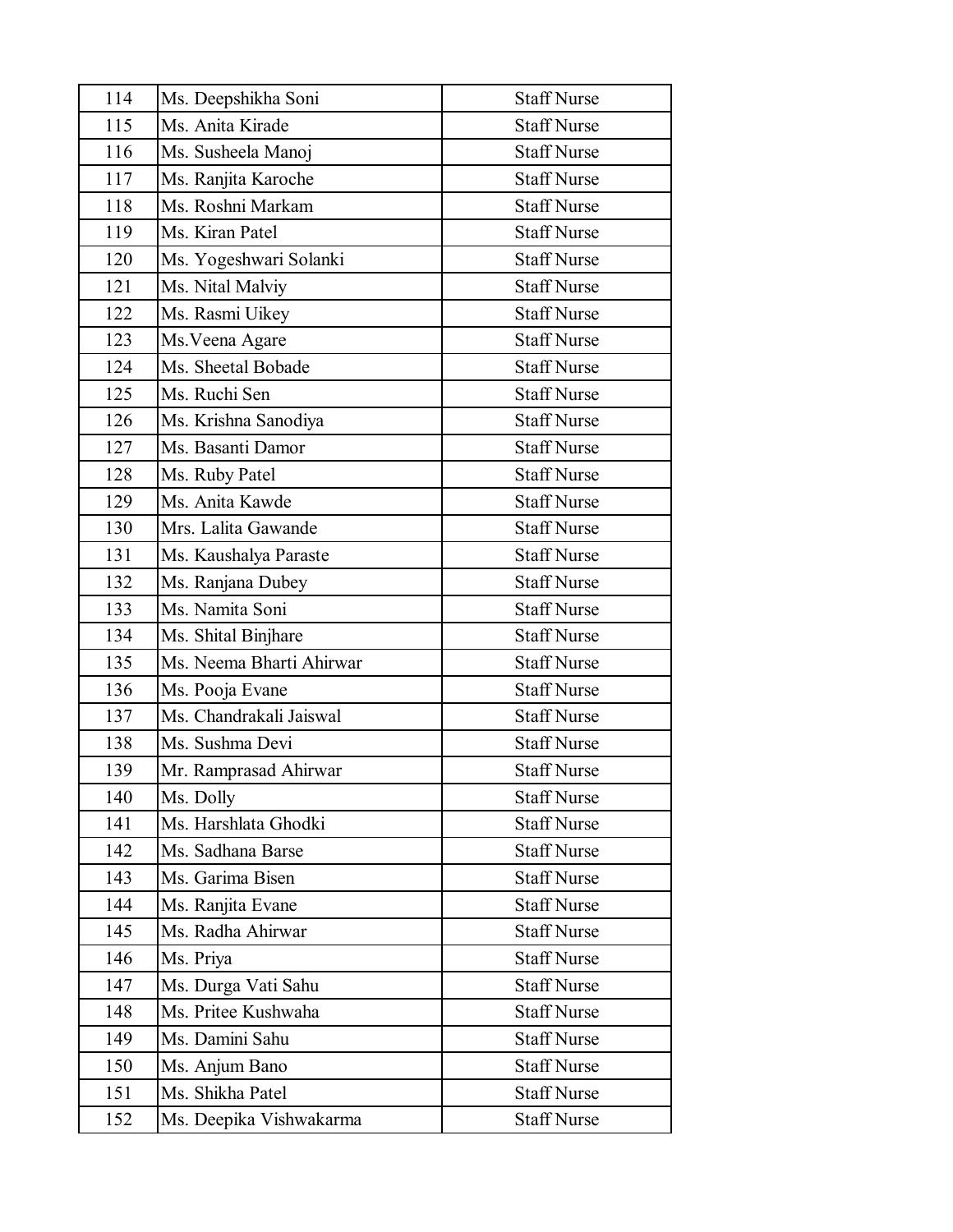| 153 | Ms. Pratibha Nagle        | <b>Staff Nurse</b> |
|-----|---------------------------|--------------------|
| 154 | Ms. seema Galphat         | <b>Staff Nurse</b> |
| 155 | Ms. Sonam Khandagre       | <b>Staff Nurse</b> |
| 156 | Ms. Gunja Chauhan         | <b>Staff Nurse</b> |
| 157 | Ms. Neelam Kushwaha       | <b>Staff Nurse</b> |
| 158 | Ms. Manisha Yadav         | <b>Staff Nurse</b> |
| 159 | Ms. Sandhya Vishwakarma   | <b>Staff Nurse</b> |
| 160 | Ms. Meenakshi Bamhne      | <b>Staff Nurse</b> |
| 161 | Ms. Tejashvini Narre      | <b>Staff Nurse</b> |
| 162 | Ms. Preeti Rathore        | <b>Staff Nurse</b> |
| 163 | Ms. Sonali Uikey          | <b>Staff Nurse</b> |
| 164 | Ms. Kajal Kumari          | <b>Staff Nurse</b> |
| 165 | Ms. Bali Pawar            | <b>Staff Nurse</b> |
| 166 | Ms. Poonam Kasare         | <b>Staff Nurse</b> |
| 167 | Ms. Jyoti Pawar           | <b>Staff Nurse</b> |
| 168 | Ms. Jamuna Sanodiya       | <b>Staff Nurse</b> |
| 169 | Ms. Anju Patel            | <b>Staff Nurse</b> |
| 170 | Ms. Reeta Salame          | <b>Staff Nurse</b> |
| 171 | Ms. Archana Varman        | <b>Staff Nurse</b> |
| 172 | Ms. Suman Yadav           | <b>Staff Nurse</b> |
| 173 | Ms. Alaida Kumari KC      | <b>Staff Nurse</b> |
| 174 | Ms. Reenu Verma           | <b>Staff Nurse</b> |
| 175 | Ms. Rajkumari Bhilala     | <b>Staff Nurse</b> |
| 176 | Ms. Savita                | <b>Staff Nurse</b> |
| 177 | Ms. Swati Ahirwar         | <b>Staff Nurse</b> |
| 178 | Ms. Nisha Kevalram Gadare | <b>Staff Nurse</b> |
| 179 | Ms. Anjana Dawar          | <b>Staff Nurse</b> |
| 180 | Ms. Ram Bai Bhuriya       | <b>Staff Nurse</b> |
| 181 | Ms. Laxmi Salam           | <b>Staff Nurse</b> |
| 182 | Ms. Sumitra Shah          | <b>Staff Nurse</b> |
| 183 | Ms. Asha Patel            | <b>Staff Nurse</b> |
| 184 | Ms. Aruna                 | <b>Staff Nurse</b> |
| 185 | Ms. Devshree Gour         | <b>Staff Nurse</b> |
| 186 | Ms. Roshani Singh         | <b>Staff Nurse</b> |
| 187 | Ms. Punam Barman          | <b>Staff Nurse</b> |
| 188 | Ms. Laxmi Dahare          | <b>Staff Nurse</b> |
| 189 | Ms. Nidhi Awasthi         | <b>Staff Nurse</b> |
| 190 | Ms. Neha Malviya          | <b>Staff Nurse</b> |
| 191 | Ms. Nisha Patel           | <b>Staff Nurse</b> |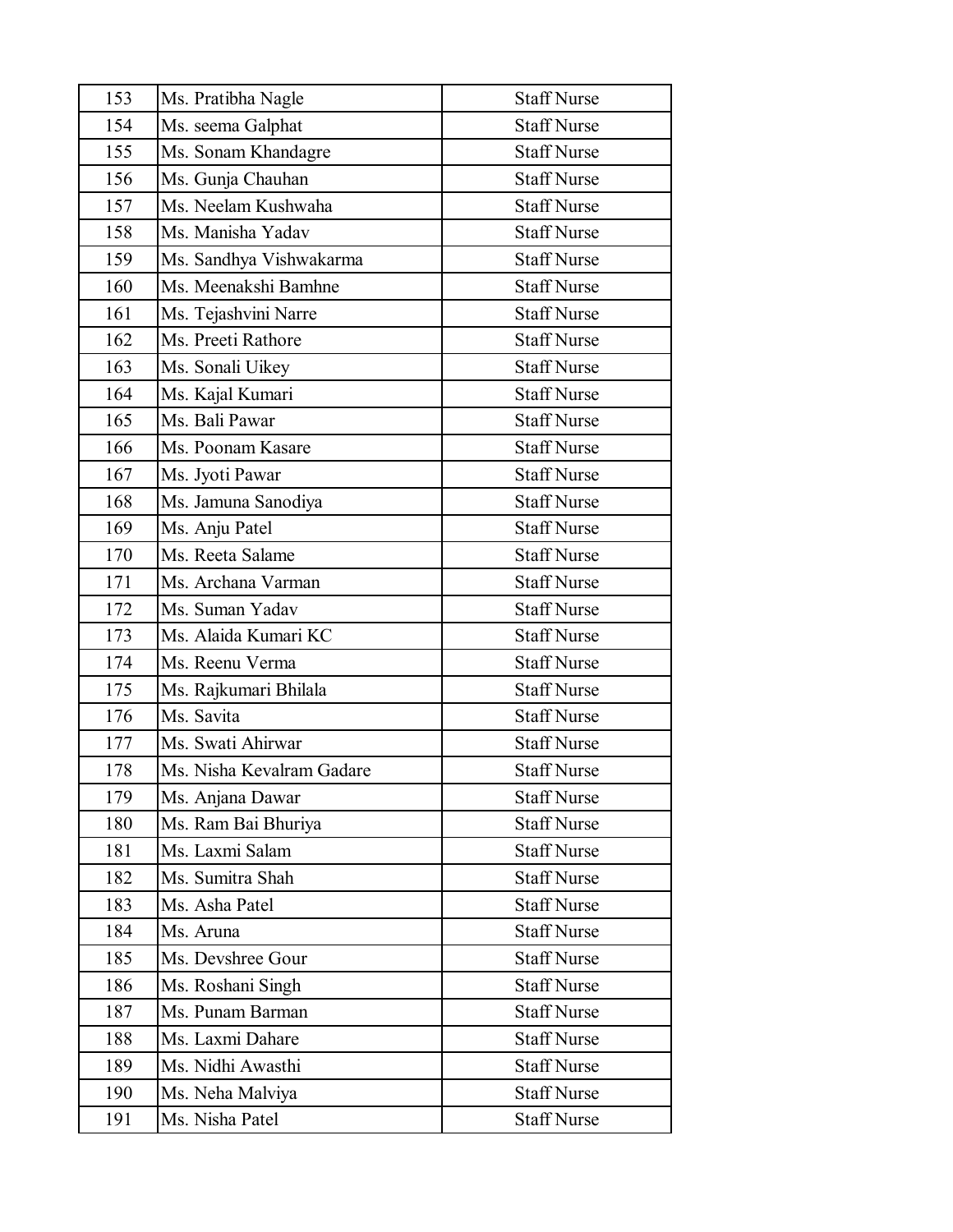| 192 | Ms. Roshani Jharbade     | <b>Staff Nurse</b> |
|-----|--------------------------|--------------------|
| 193 | Ms. Archna Singh         | <b>Staff Nurse</b> |
| 194 | Ms. Neha Rani Mandrele   | <b>Staff Nurse</b> |
| 195 | Ms. Mohini Dakse         | <b>Staff Nurse</b> |
| 196 | Ms. Madhu Singariya      | <b>Staff Nurse</b> |
| 197 | Ms. Kavita Evane         | <b>Staff Nurse</b> |
| 198 | Ms. Mona Chaurasia       | <b>Staff Nurse</b> |
| 199 | Ms. Neha Singh           | <b>Staff Nurse</b> |
| 200 | Mr. Pavan Kumar Sharma   | <b>Staff Nurse</b> |
| 201 | Ms. Sonika Dawande       | <b>Staff Nurse</b> |
| 202 | Ms. Anita Gadriya        | <b>Staff Nurse</b> |
| 203 | Ms. Priyanka Harle       | <b>Staff Nurse</b> |
| 204 | Ms. Rani Chauhan         | <b>Staff Nurse</b> |
| 205 | Ms. Anjali Lazras        | <b>Staff Nurse</b> |
| 206 | Ms. Guddee               | <b>Staff Nurse</b> |
| 207 | Mr. Satish Ahirwar       | <b>Staff Nurse</b> |
| 208 | Mr. Rakesh Gadriya       | <b>Staff Nurse</b> |
| 209 | Ms. Alka Singh           | <b>Staff Nurse</b> |
| 210 | Mr. Damodar Kashyap      | <b>Staff Nurse</b> |
| 211 | Mr. Pradeep Kumar Sharma | <b>Staff Nurse</b> |
| 212 | Mr. Vishal Lazras        | <b>Staff Nurse</b> |
| 213 | Ms. Rajni Yadav          | <b>Staff Nurse</b> |
| 214 | Mr. Sanjiv Singh Yadav   | <b>Staff Nurse</b> |
| 215 | Ms. Rani Raikwar         | <b>Staff Nurse</b> |
| 216 | Ms. Kamleshwari kadve    | <b>Staff Nurse</b> |
| 217 | Ms. Pooja Nayak          | <b>Staff Nurse</b> |
| 218 | Ms. Ritu Kumar           | <b>Staff Nurse</b> |
| 219 | Ms. Namita Lohiya        | <b>Staff Nurse</b> |
| 220 | Ms.Sonalika Shukla       | <b>Staff Nurse</b> |
| 221 | Ms. Preeti Chourasia     | <b>Staff Nurse</b> |
| 222 | Ms. Deepika Bind         | <b>Staff Nurse</b> |
| 223 | Ms. Rani Pal             | <b>Staff Nurse</b> |
| 224 | Mr. Giljo Paul           | <b>Staff Nurse</b> |
| 225 | Mrs. Sarla Patel         | <b>Staff Nurse</b> |
| 226 | Ms. Rekha Pawar          | <b>Staff Nurse</b> |
| 227 | Ms. Neha Patel           | <b>Staff Nurse</b> |
| 228 | Mr. Akbar Hussain        | <b>Staff Nurse</b> |
| 229 | Mrs. Archana Mangroriya  | <b>Staff Nurse</b> |
| 230 | Mr. Akash                | <b>Staff Nurse</b> |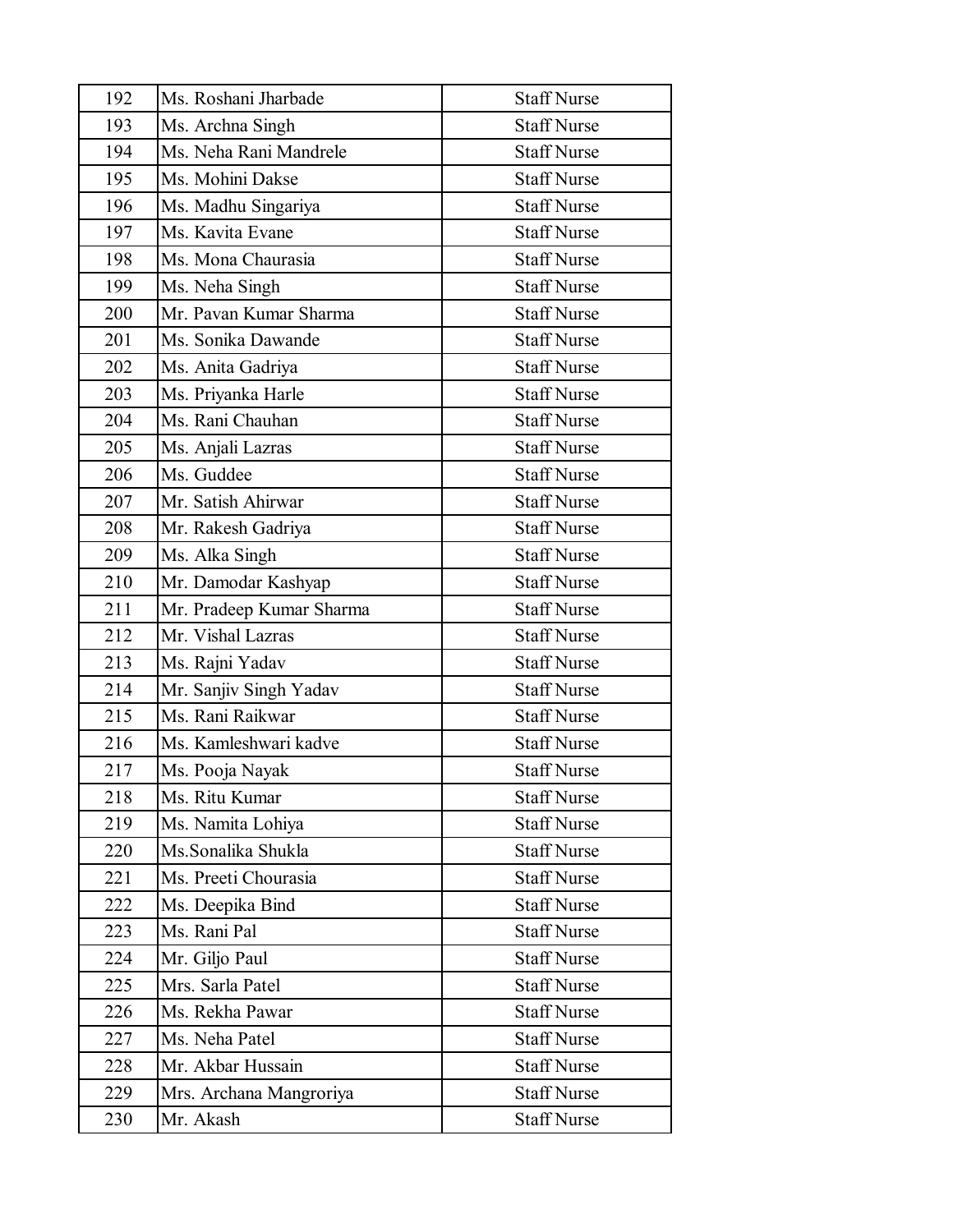| 231 | Ms. Babita              | <b>Staff Nurse</b> |
|-----|-------------------------|--------------------|
| 232 | Ms. Rachna Kushwaha     | <b>Staff Nurse</b> |
| 233 | Ms. Mumtaz              | <b>Staff Nurse</b> |
| 234 | Ms. Pooja Dhoble        | <b>Staff Nurse</b> |
| 235 | Ms. Akanksha Masodkar   | <b>Staff Nurse</b> |
| 236 | Ms. Anjali Choudhary    | <b>Staff Nurse</b> |
| 237 | Ms. Sonam Banwari       | <b>Staff Nurse</b> |
| 238 | Ms. Pooja Singh         | <b>Staff Nurse</b> |
| 239 | Ms. Kiran               | <b>Staff Nurse</b> |
| 240 | Ms. Ankita Yadav        | <b>Staff Nurse</b> |
| 241 | Ms. Suman Surwanshi     | <b>Staff Nurse</b> |
| 242 | Mrs. Pushpa Yogi        | <b>Staff Nurse</b> |
| 243 | Ms. Bhumika             | <b>Staff Nurse</b> |
| 244 | Mr. Shiv Kumar Patel    | <b>Staff Nurse</b> |
| 245 | Ms. Reetu Kumari Mishra | <b>Staff Nurse</b> |
| 246 | Ms. Priyanka Varkade    | <b>Staff Nurse</b> |
| 247 | Ms. Saroti Warkade      | <b>Staff Nurse</b> |
| 248 | Ms. Shivani Goutam      | <b>Staff Nurse</b> |
| 249 | Ms. Sonam Sahu          | <b>Staff Nurse</b> |
| 250 | Ms. Sushma Ahirwar      | <b>Staff Nurse</b> |
| 251 | Mr. Rituraj Mehra       | <b>Staff Nurse</b> |
| 252 | Ms. Gunja Chouksey      | <b>Staff Nurse</b> |
| 253 | Ms. Sweta Sharma        | <b>Staff Nurse</b> |
| 254 | Ms. Hemlata Kiran       | <b>Staff Nurse</b> |
| 255 | Ms. Pushpa Kumari       | <b>Staff Nurse</b> |
| 256 | Ms. Anita Patel         | <b>Staff Nurse</b> |
| 257 | Ms. Meeta Binnetkar     | <b>Staff Nurse</b> |
| 258 | Ms. Pushpa Uikey        | <b>Staff Nurse</b> |
| 259 | Ms. Madhu Yadav         | <b>Staff Nurse</b> |
| 260 | Ms. Vishakha Meshram    | <b>Staff Nurse</b> |
| 261 | Ms. Meena Yadav         | <b>Staff Nurse</b> |
| 262 | Ms. Sunayna             | <b>Staff Nurse</b> |
| 263 | Ms. Sweta Khatarkar     | <b>Staff Nurse</b> |
| 264 | Ms. Shivkali Dhurve     | <b>Staff Nurse</b> |
| 265 | Mr. Ranjeet Kumar       | <b>Staff Nurse</b> |
| 266 | Ms. Vinita Ahirwar      | <b>Staff Nurse</b> |
| 267 | Ms. Anuradha Pawar      | <b>Staff Nurse</b> |
| 268 | Ms. Chinta              | <b>Staff Nurse</b> |
| 269 | Ms. Suneeta Markam      | <b>Staff Nurse</b> |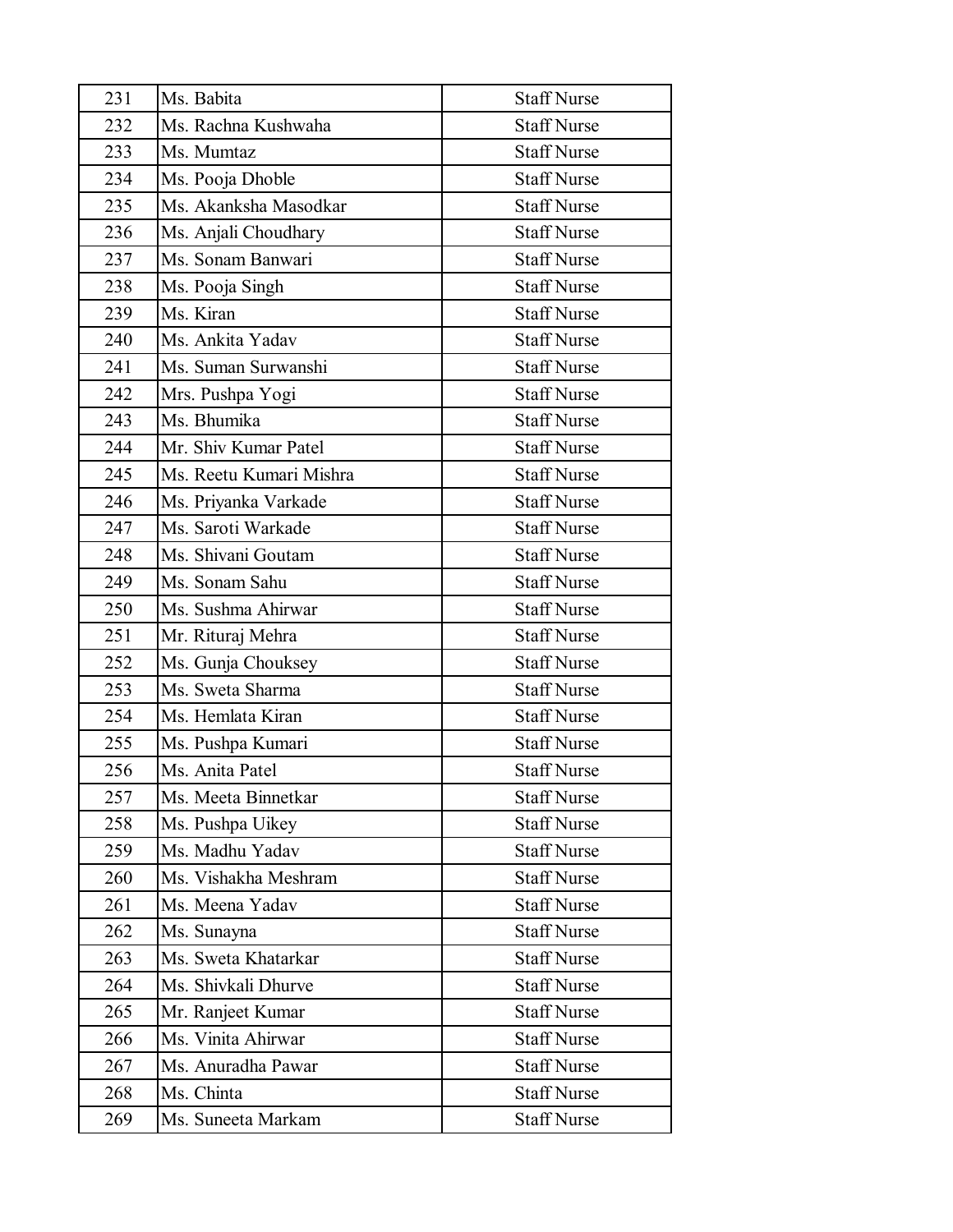| 270 | Ms. Kanchan Dehariya      | <b>Staff Nurse</b> |
|-----|---------------------------|--------------------|
| 271 | Ms. Rimsha Bee            | <b>Staff Nurse</b> |
| 272 | Ms. Vasundhara Dehariya   | <b>Staff Nurse</b> |
| 273 | Ms. Bharti Raut           | <b>Staff Nurse</b> |
| 274 | Ms. Namita Nagar          | <b>Staff Nurse</b> |
| 275 | Ms. Vaishali Janghela     | <b>Staff Nurse</b> |
| 276 | Ms. Amrita Kumari         | <b>Staff Nurse</b> |
| 277 | Ms. Neetu Marskole        | <b>Staff Nurse</b> |
| 278 | Ms. Rajesh Meena          | <b>Staff Nurse</b> |
| 279 | Mr. Kundan Kumar          | <b>Staff Nurse</b> |
| 280 | Mr. Sanjay                | <b>Staff Nurse</b> |
| 281 | Ms. Kirti Oza Sarode      | <b>Staff Nurse</b> |
| 282 | Ms. Ritu Satyarthi        | <b>Staff Nurse</b> |
| 283 | Ms. Neha Shahanand Borban | <b>Staff Nurse</b> |
| 284 | Ms. Manisha Hatila        | <b>Staff Nurse</b> |
| 285 | Ms.Pooja Yadav            | <b>Staff Nurse</b> |
| 286 | Ms.Pooja Kushwah          | <b>Staff Nurse</b> |
| 287 | Ms.Pooja                  | <b>Staff Nurse</b> |
| 288 | Ms.Deepika Verma          | <b>Staff Nurse</b> |
| 289 | Ms.Rajani Devda           | <b>Staff Nurse</b> |
| 290 | Reetu Kumari Mishra       | <b>Staff Nurse</b> |
| 291 | Ms. Anjalee Shrivas       | <b>Staff Nurse</b> |
| 292 | Ms. Pooja soni            | <b>Staff Nurse</b> |
| 293 | Ms. Pooja Chindaliya      | <b>Staff Nurse</b> |
| 294 | Ms. Suman Prajapati       | <b>Staff Nurse</b> |
| 295 | Ms. Mekha O Nair          | <b>Staff Nurse</b> |
| 296 | Ms. Akanksha Pawar        | <b>Staff Nurse</b> |
| 297 | Ms. Uma Lodhi             | <b>Staff Nurse</b> |
| 298 | Ms. Monika Patel          | <b>Staff Nurse</b> |
| 299 | Ms. Geeta Silawat         | <b>Staff Nurse</b> |
| 300 | Ms. Bheem Yadav           | <b>Staff Nurse</b> |
| 301 | Ms. Sarita Kushwaha       | <b>Staff Nurse</b> |
| 302 | Ms. Shrishti salve        | <b>Staff Nurse</b> |
| 303 | Ms. Nikita                | <b>Staff Nurse</b> |
| 304 | Ms. Mayuri Lilhare        | <b>Staff Nurse</b> |
| 305 | Ms. Vandana Pal           | <b>Staff Nurse</b> |
| 306 | Ms. Roshni Sahu           | <b>Staff Nurse</b> |
| 307 | Ms. Pooja Chhipane        | <b>Staff Nurse</b> |
| 308 | Ms. Anju Verma            | <b>Staff Nurse</b> |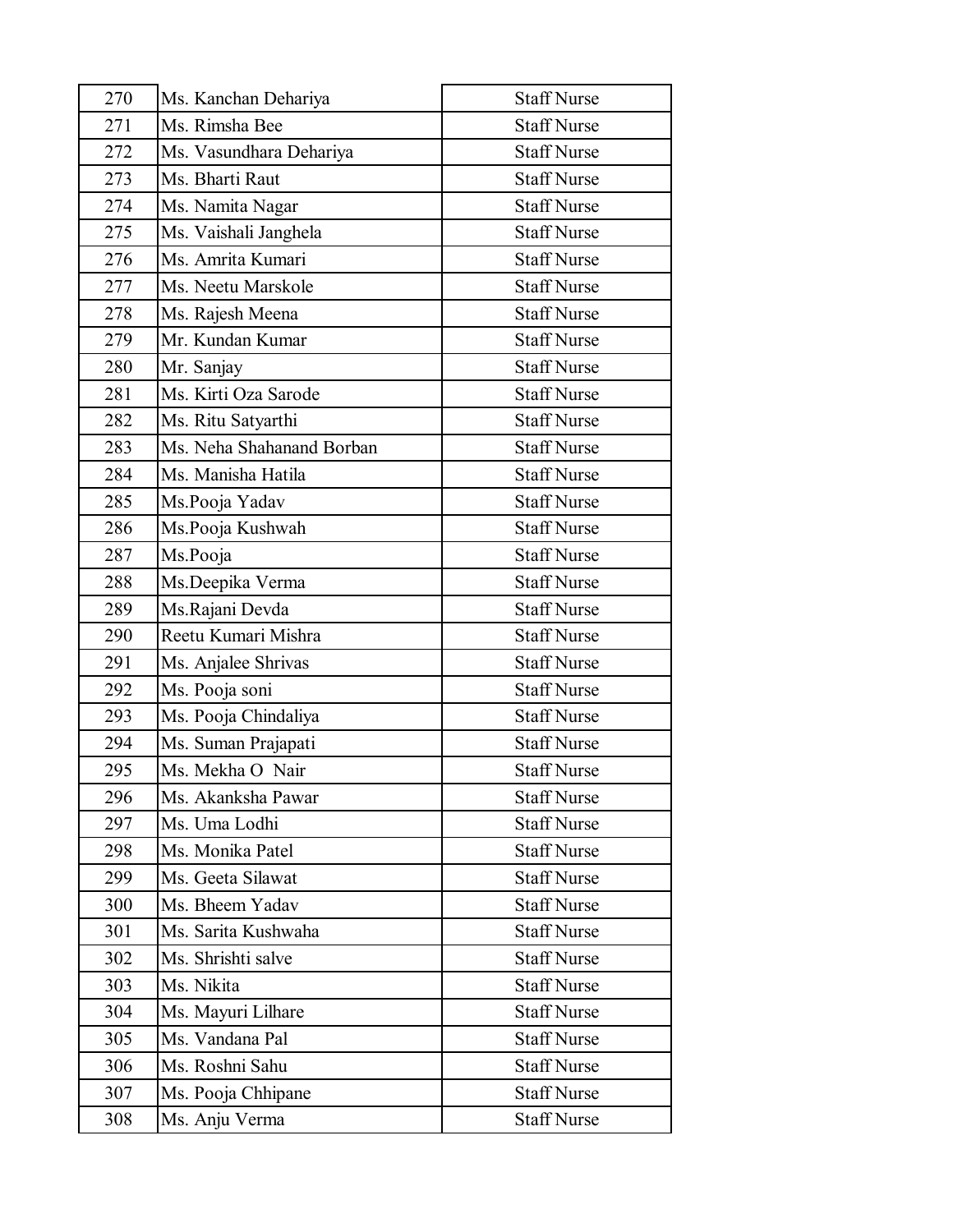| 309 | Ms. Kamini Tivde        | <b>Staff Nurse</b> |
|-----|-------------------------|--------------------|
| 310 | Ms. Jyoti Choukikar     | <b>Staff Nurse</b> |
| 311 | Ms. Swati               | <b>Staff Nurse</b> |
| 312 | Ms. Neelam Choukiker    | <b>Staff Nurse</b> |
| 313 | Ms. Aarti Uikey         | <b>Staff Nurse</b> |
| 314 | Ms. Pinki Buwade        | <b>Staff Nurse</b> |
| 315 | Ms. Sapna Morle         | <b>Staff Nurse</b> |
| 316 | Ms. Manisha Gayakwad    | <b>Staff Nurse</b> |
| 317 | Ms. Arti Shyam          | <b>Staff Nurse</b> |
| 318 | Mr. Ravindra Kumar      | <b>Staff Nurse</b> |
| 319 | Ms. Laxmi Pawar         | <b>Staff Nurse</b> |
| 320 | Ms. Sangita Bamniya     | <b>Staff Nurse</b> |
| 321 | Ms.Jyoti Pandole        | <b>Staff Nurse</b> |
| 322 | Ms. Pratima Bahetwar    | <b>Staff Nurse</b> |
| 323 | Ms. Sadhna Dahiya       | <b>Staff Nurse</b> |
| 324 | Ms. Lalee Meda          | <b>Staff Nurse</b> |
| 325 | Ms. Seeta Sariyam       | <b>Staff Nurse</b> |
| 326 | Ms. Pooja Arse          | <b>Staff Nurse</b> |
| 327 | Ms. Urmila Devi         | <b>Staff Nurse</b> |
| 328 | Ms. Renu Tiwari         | <b>Staff Nurse</b> |
| 329 | Ms. Bhaminee Balvanshi  | <b>Staff Nurse</b> |
| 330 | Ms. Sonam Kanathe       | <b>Staff Nurse</b> |
| 331 | Ms. Divya Mandal        | <b>Staff Nurse</b> |
| 332 | Ms. Rupali Soni         | <b>Staff Nurse</b> |
| 333 | Ms. Pooja Dangoliya     | <b>Staff Nurse</b> |
| 334 | Mr. Durga Prasad Dangi  | <b>Staff Nurse</b> |
| 335 | Ms. Yashoda Sanodiya    | <b>Staff Nurse</b> |
| 336 | Mr. Neelesh Kumar Patel | <b>Staff Nurse</b> |
| 337 | Mr. Rohit Kumar         | <b>Staff Nurse</b> |
| 338 | Ms. Ku Savin Uikey      | <b>Staff Nurse</b> |
| 339 | Ms. Geetika Vishwakarma | <b>Staff Nurse</b> |
| 340 | Ms.Mayuri Deshmukh      | <b>Staff Nurse</b> |
| 341 | Ms. Priti Singh         | <b>Staff Nurse</b> |
| 342 | Ms. Mangla Kamble       | <b>Staff Nurse</b> |
| 343 | Ms. Monam Kushwaha      | <b>Staff Nurse</b> |
| 344 | Mrs. Neetu Uikey        | <b>Staff Nurse</b> |
| 345 | Ms. Durga Patahe        | <b>Staff Nurse</b> |
| 346 | Ms. Pooja Dhurve        | <b>Staff Nurse</b> |
| 347 | Ms. Nilima Binjhade     | <b>Staff Nurse</b> |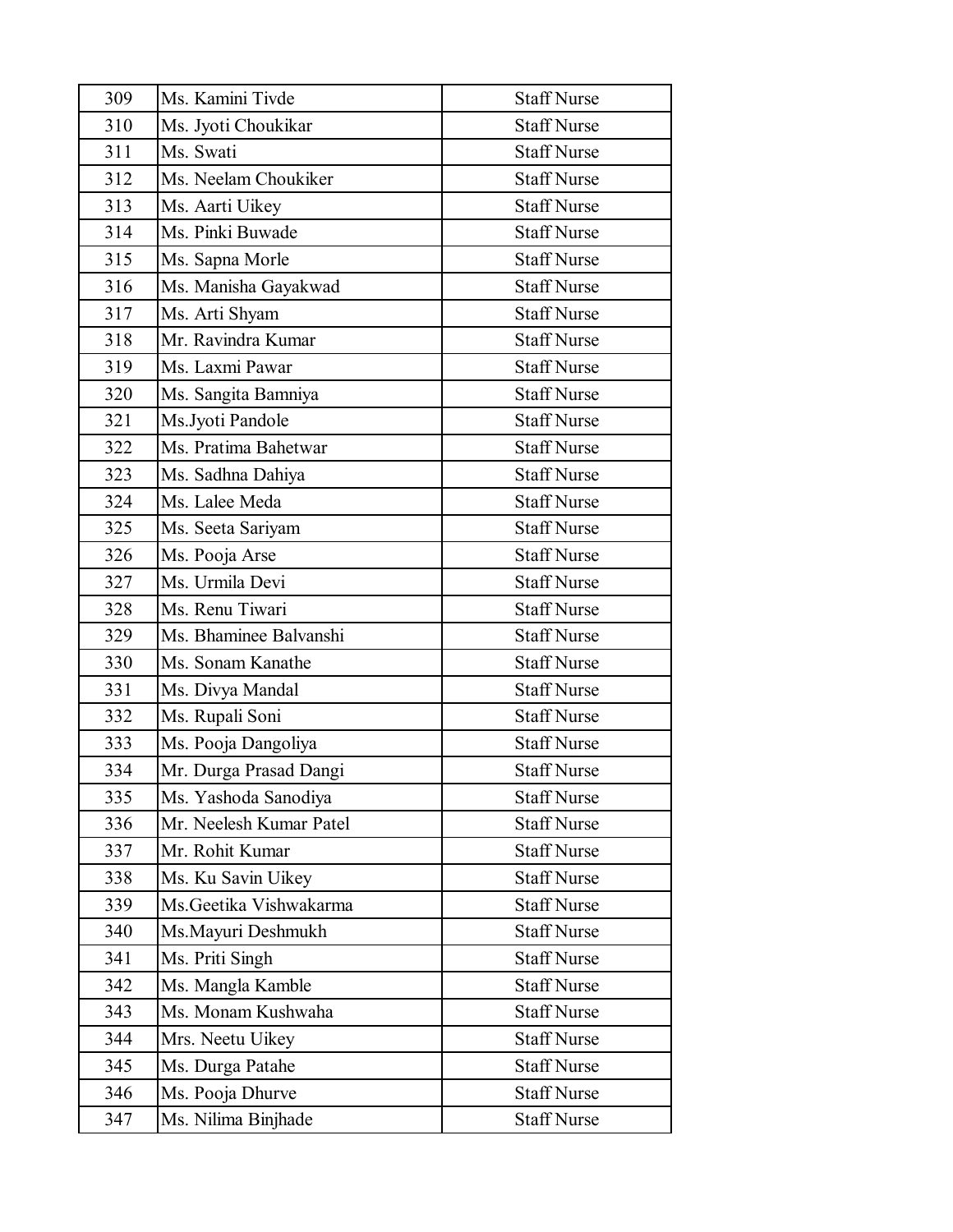| 348 | Ms. Shahin Husain         | <b>Staff Nurse</b> |
|-----|---------------------------|--------------------|
| 349 | Ms. Poonam Sisodiya       | <b>Staff Nurse</b> |
| 350 | Ms. Asha Karan            | <b>Staff Nurse</b> |
| 351 | Ms. Kanchan Pawar         | <b>Staff Nurse</b> |
| 352 | Ms. Geetmala Dadore       | <b>Staff Nurse</b> |
| 353 | Ms. Nidhi Khanve          | <b>Staff Nurse</b> |
| 354 | Mr. Avid Khan             | <b>Staff Nurse</b> |
| 355 | Ms. Soniya Lodhi          | <b>Staff Nurse</b> |
| 356 | Ms. Neha Banse            | <b>Staff Nurse</b> |
| 357 | Ms. Deepika Narware       | <b>Staff Nurse</b> |
| 358 | Ms. Surekha Sahu          | <b>Staff Nurse</b> |
| 359 | Ms. Archana Vagh          | <b>Staff Nurse</b> |
| 360 | Ms. Puja Kundu            | <b>Staff Nurse</b> |
| 361 | Ms. Roshani Warkade       | <b>Staff Nurse</b> |
| 362 | Ms. Jyoti Pandole         | <b>Staff Nurse</b> |
| 363 | Ms. Kanchan               | <b>Staff Nurse</b> |
| 364 | Mrs. Praveena             | <b>Staff Nurse</b> |
| 365 | Ms. Jyoti Kokode          | <b>Staff Nurse</b> |
| 366 | Mr. Sonam Malvi           | <b>Staff Nurse</b> |
| 367 | Ms. Sahiba Bano           | <b>Staff Nurse</b> |
| 368 | Ms. Ruksana Bano          | <b>Staff Nurse</b> |
| 369 | Ms. Bhumika               | <b>Staff Nurse</b> |
| 370 | Ms. Kiran Choudhary       | <b>Staff Nurse</b> |
| 371 | Ms. Nilima Raju Chimakar  | <b>Staff Nurse</b> |
| 372 | Ms. Mona Chourasiya       | <b>Staff Nurse</b> |
| 373 | Ms. Pratibha Gohar        | <b>Staff Nurse</b> |
| 374 | Ms. Sonam Banwari         | <b>Staff Nurse</b> |
| 375 | Ms. Urmila Devi           | <b>Staff Nurse</b> |
| 376 | Mr. Jhalkan Singh Meena   | <b>Staff Nurse</b> |
| 377 | Ms. Shalini Verma         | <b>Staff Nurse</b> |
| 378 | Ms. Sheetal Malviya       | <b>Staff Nurse</b> |
| 379 | Ms.Supriya Mandal         | <b>Staff Nurse</b> |
| 380 | Ms. Archana               | <b>Staff Nurse</b> |
| 381 | Ms. Leelatvati Dhurve     | <b>Staff Nurse</b> |
| 382 | Ms. Uma Kapse             | <b>Staff Nurse</b> |
| 383 | Ms. Sushila Vatke         | <b>Staff Nurse</b> |
| 384 | Ms. Raj Nandni Surywanshi | <b>Staff Nurse</b> |
| 385 | Ms. Seema Karole          | <b>Staff Nurse</b> |
| 386 | Ms. Sarita Pawar          | <b>Staff Nurse</b> |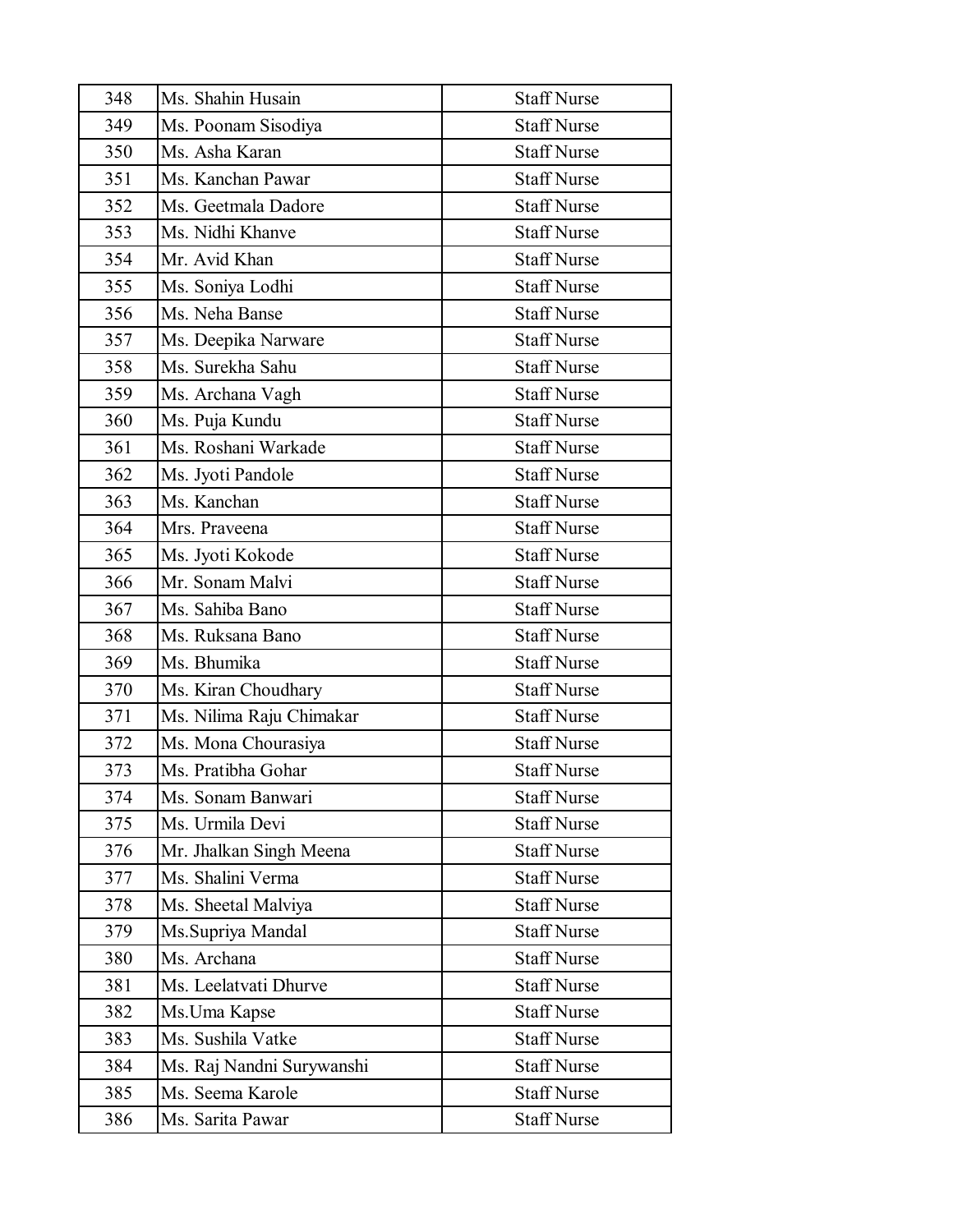| 387 | Ms. Shahina Bano          | <b>Staff Nurse</b> |
|-----|---------------------------|--------------------|
| 388 | Ms. Rashmi Solanki        | <b>Staff Nurse</b> |
| 389 | Ms. Neha Dhote            | <b>Staff Nurse</b> |
| 390 | Mr. Abhimanyu Mewada      | <b>Staff Nurse</b> |
| 391 | Ms. Shaheen Khan          | <b>Staff Nurse</b> |
| 392 | Ms. Sangeeta Marskole     | <b>Staff Nurse</b> |
| 393 | Ms. Arti Sahu             | <b>Staff Nurse</b> |
| 394 | Mr. Ashok Singh Yadav     | <b>Staff Nurse</b> |
| 395 | Ms. Kalawati Arya         | <b>Staff Nurse</b> |
| 396 | Ms. Kiran Banshiwal       | <b>Staff Nurse</b> |
| 397 | Ms. Abhilasha Vishwakarma | <b>Staff Nurse</b> |
| 398 | Ms. Dilshad Khan          | <b>Staff Nurse</b> |
| 399 | Ms. Vandana Varwade       | <b>Staff Nurse</b> |
| 400 | Mr. Vikas Amarghade       | <b>Staff Nurse</b> |
| 401 | Ms. Sarita Markam         | <b>Staff Nurse</b> |
| 402 | Ms. Kalpana Mishra        | <b>Staff Nurse</b> |
| 403 | Ms. Archna Soni           | <b>Staff Nurse</b> |
| 404 | Ms. Kanchana Pawar        | <b>Staff Nurse</b> |
| 405 | Ms. Pooja Pundir          | <b>Staff Nurse</b> |
| 406 | Ms. Preeti Kushwah        | <b>Staff Nurse</b> |
| 407 | Ms. Sandhya Upadhyay      | <b>Staff Nurse</b> |
| 408 | Ms. Kiran                 | <b>Staff Nurse</b> |
| 409 | Ms. Maya Gadge            | <b>Staff Nurse</b> |
| 410 | Ms. Sapna Dhurvey         | <b>Staff Nurse</b> |
| 411 | Ms. Gaytri Tadge          | <b>Staff Nurse</b> |
| 412 | Ms. Monika Marskole       | <b>Staff Nurse</b> |
| 413 | Ms. Radhika               | <b>Staff Nurse</b> |
| 414 | Ms. Gayatri Astane        | <b>Staff Nurse</b> |
| 415 | Ms. Smita Lokhande        | <b>Staff Nurse</b> |
| 416 | Ms. Pusplata              | <b>Staff Nurse</b> |
| 417 | Ms. Sanjita Tete          | <b>Staff Nurse</b> |
| 418 | Ms. Lata Verma            | <b>Staff Nurse</b> |
| 419 | Ms. Triveni Maravi        | <b>Staff Nurse</b> |
| 420 | Ms. Sarita Patel          | <b>Staff Nurse</b> |
| 421 | Ms. Kanta                 | <b>Staff Nurse</b> |
| 422 | Ms. Sharda Yadav          | <b>Staff Nurse</b> |
| 423 | Ms. Sevanti Varkade       | <b>Staff Nurse</b> |
| 424 | Ms. Priya Pandey          | <b>Staff Nurse</b> |
| 425 | Ms. Seema Sariyam         | <b>Staff Nurse</b> |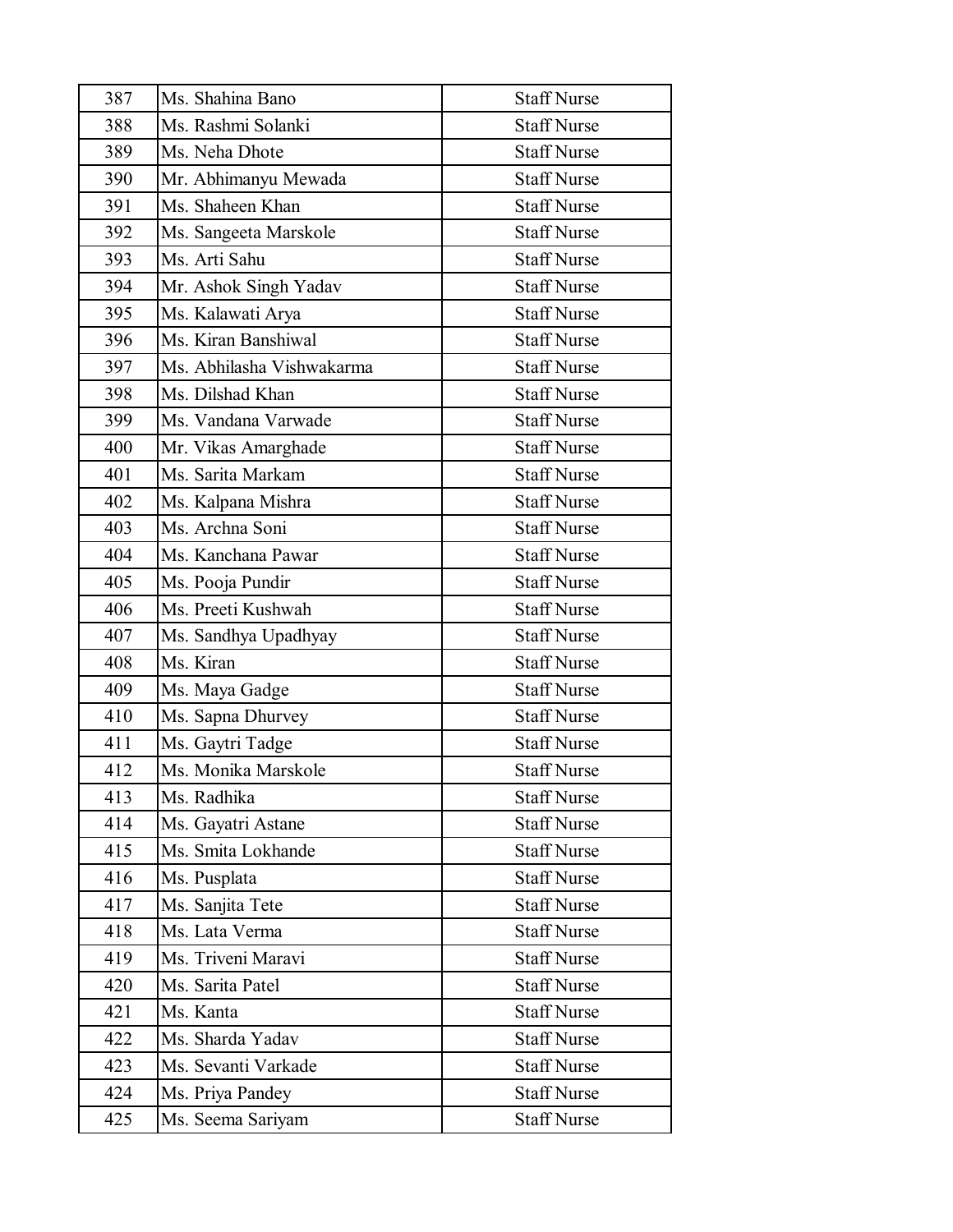| 426 | Ms. Manisha             | <b>Staff Nurse</b> |
|-----|-------------------------|--------------------|
| 427 | Ms. Ashish Kumar Yadav  | <b>Staff Nurse</b> |
| 428 | Ms. Kasya Devi          | <b>Staff Nurse</b> |
| 429 | Mr. Anil Upadhya        | <b>Staff Nurse</b> |
| 430 | Ms. Seema Mathur        | <b>Staff Nurse</b> |
| 431 | Ms. Akansha Chourasia   | <b>Staff Nurse</b> |
| 432 | Ms. Reshama Patel       | <b>Staff Nurse</b> |
| 433 | Ms. Sona Gautiya        | <b>Staff Nurse</b> |
| 434 | Ms. Anisha Kumari       | <b>Staff Nurse</b> |
| 435 | Ms. Ranu Janghela       | <b>Staff Nurse</b> |
| 436 | Ms. Bhavna Rathod       | <b>Staff Nurse</b> |
| 437 | Ms. Paro Uikey          | <b>Staff Nurse</b> |
| 438 | Ms. Diksha              | <b>Staff Nurse</b> |
| 439 | Ms. Ankita Baraskar     | <b>Staff Nurse</b> |
| 440 | Ms. Neelam Aathwe       | <b>Staff Nurse</b> |
| 441 | Ms. Aarti Evane         | <b>Staff Nurse</b> |
| 442 | Mrs. Vinita Dhanware    | <b>Staff Nurse</b> |
| 443 | Ms. Madhu Dehariya      | <b>Staff Nurse</b> |
| 444 | Ms. Shakun Kadwe        | <b>Staff Nurse</b> |
| 445 | Mr. Shersingh Meena     | <b>Staff Nurse</b> |
| 446 | Ms. Minerva Garg        | <b>Staff Nurse</b> |
| 447 | Ms. Shravani Verma      | <b>Staff Nurse</b> |
| 448 | Ms. Priyanka Jharabade  | <b>Staff Nurse</b> |
| 449 | Ms. Guddee              | <b>Staff Nurse</b> |
| 450 | Ms. Rani Mehra          | <b>Staff Nurse</b> |
| 451 | Ms. Babita              | <b>Staff Nurse</b> |
| 452 | Ms. Arti Verma          | <b>Staff Nurse</b> |
| 453 | Ms. Somtee Dhurve       | <b>Staff Nurse</b> |
| 454 | Ms. Hemlata Bhusumkar   | <b>Staff Nurse</b> |
| 455 | Ms. Reeta Singh         | <b>Staff Nurse</b> |
| 456 | Ms. Angel Nancy Manohar | <b>Staff Nurse</b> |
| 457 | Ms. Shivani Choudhary   | <b>Staff Nurse</b> |
| 458 | Ms. Anjali Patodi       | <b>Staff Nurse</b> |
| 459 | Ms. Jyoti Pal           | <b>Staff Nurse</b> |
| 460 | Ms. Sapna Nakwal        | <b>Staff Nurse</b> |
| 461 | Ms. Sapna Singh         | <b>Staff Nurse</b> |
| 462 | Ms. Aarti Rai           | <b>Staff Nurse</b> |
| 463 | Ms. Pooja Soni          | <b>Staff Nurse</b> |
| 464 | Mr. Dayanand Lodha      | <b>Staff Nurse</b> |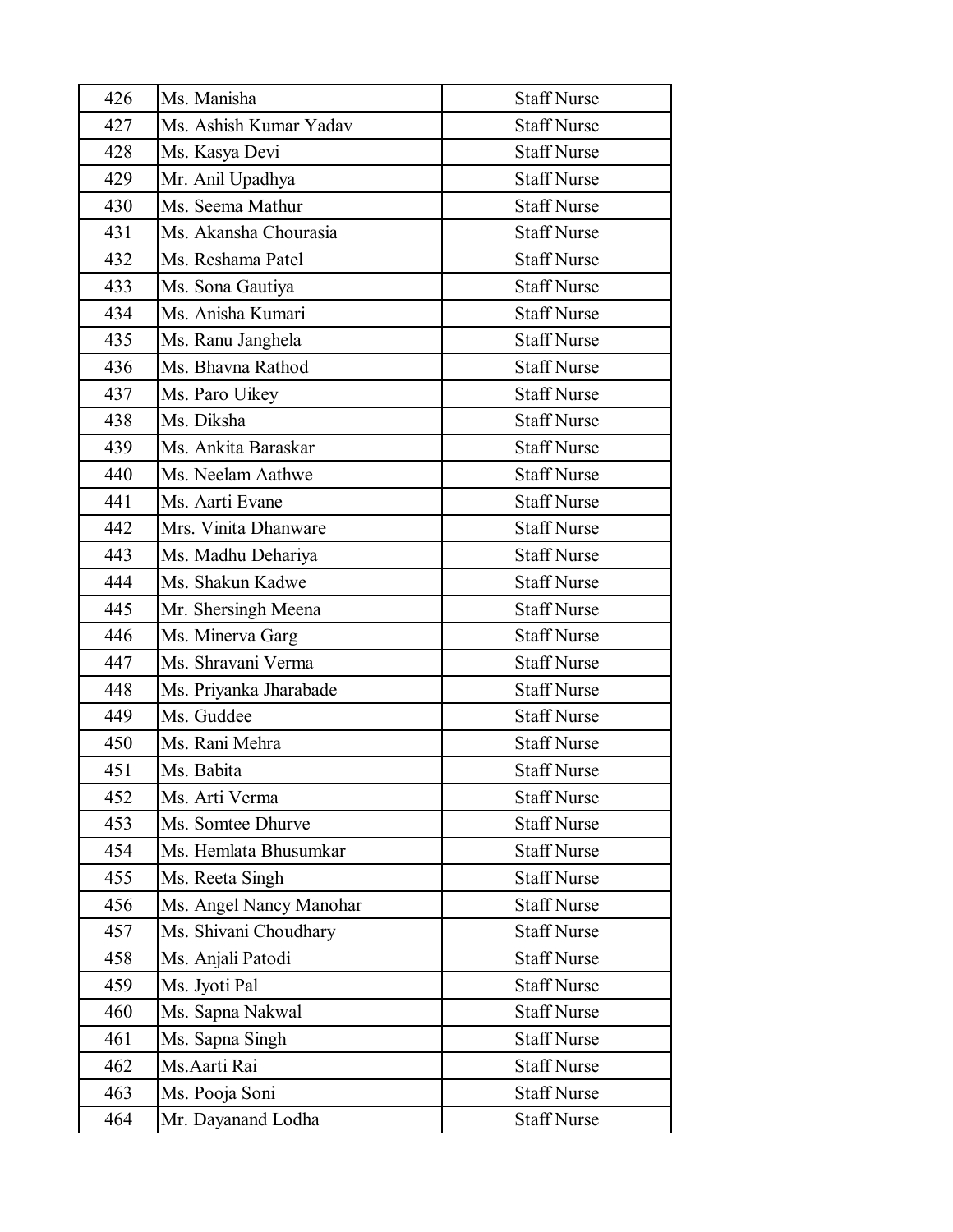| 465 | Mr. Dinesh Kumar Lodha     | <b>Staff Nurse</b> |
|-----|----------------------------|--------------------|
| 466 | Ms. Kalpana Singh          | <b>Staff Nurse</b> |
| 467 | Ms. Urmila Devi (Kushwaha) | <b>Staff Nurse</b> |
| 468 | Ms. Devendra Kumar Patel   | <b>Staff Nurse</b> |
| 469 | Ms. Kiran Sahni            | <b>Staff Nurse</b> |
| 470 | Ms. Vaishali Dhurve        | <b>Staff Nurse</b> |
| 471 | Mr. Sharda Sonpure         | <b>Staff Nurse</b> |
| 472 | Ms. Laxmi                  | <b>Staff Nurse</b> |
| 473 | Ms. Pooja Mehra            | <b>Staff Nurse</b> |
| 474 | Ms. Prachi Sonkar          | <b>Staff Nurse</b> |
| 475 | Ms. Shameem Bee            | <b>Staff Nurse</b> |
| 476 | Ms. Pratibha Verma         | <b>Staff Nurse</b> |
| 477 | Ms. Kamnee Masih           | <b>Staff Nurse</b> |
| 478 | Ms. Rajkumari Ahirwar      | <b>Staff Nurse</b> |
| 479 | Ms. Anita Patel            | <b>Staff Nurse</b> |
| 480 | Ms. Priyanka Singh         | <b>Staff Nurse</b> |
| 481 | Ms. Kiran Arjiya           | <b>Staff Nurse</b> |
| 482 | Ms. Manisha Thakre         | <b>Staff Nurse</b> |
| 483 | Ms. Sujata Uikey           | <b>Staff Nurse</b> |
| 484 | Ms. Sneha                  | <b>Staff Nurse</b> |
| 485 | Ms. Babita Badode          | <b>Staff Nurse</b> |
| 486 | Ms. Shalu Yadav            | <b>Staff Nurse</b> |
| 487 | Ms. Pratibha Suryawanshi   | <b>Staff Nurse</b> |
| 488 | Ms. Bharti Saryam          | <b>Staff Nurse</b> |
| 489 | Ms. Varsha Bhagat          | <b>Staff Nurse</b> |
| 490 | Ms. Pushpa Devi            | <b>Staff Nurse</b> |
| 491 | Ms. Pushplata              | <b>Staff Nurse</b> |
| 492 | Ms. Meena Markam           | <b>Staff Nurse</b> |
| 493 | Ms. Ranjana Baraskar       | <b>Staff Nurse</b> |
| 494 | Ms. Shyambati Sahu         | <b>Staff Nurse</b> |
| 495 | Ms. Nisha Nagle            | <b>Staff Nurse</b> |
| 496 | Ms. Manisha Lodhi          | <b>Staff Nurse</b> |
| 497 | Ms. Kavita                 | <b>Staff Nurse</b> |
| 498 | Ms. Shalini Malviya        | <b>Staff Nurse</b> |
| 499 | Ms. Rekha Prajapati        | <b>Staff Nurse</b> |
| 500 | Ms. Amrita Singh Kushwaha  | <b>Staff Nurse</b> |
| 501 | Ms. Pooja Amarghade        | <b>Staff Nurse</b> |
| 502 | Mr. Harikesh Gour          | <b>Staff Nurse</b> |
| 503 | Ms. Vandana Robert         | <b>Staff Nurse</b> |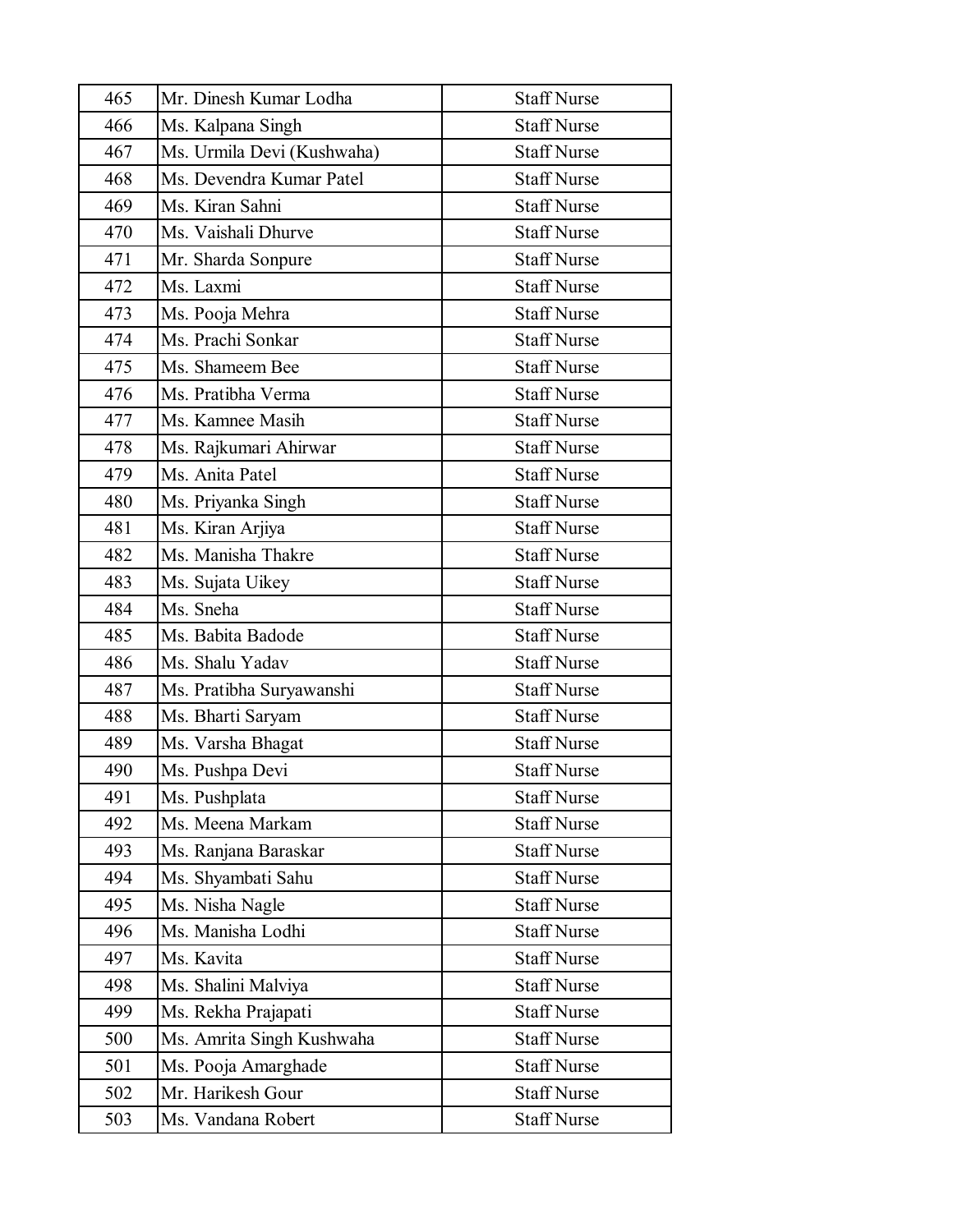| 504 | Ms. Amarita Singh      | <b>Staff Nurse</b> |
|-----|------------------------|--------------------|
| 505 | Ms. Sapna Nargesh      | <b>Staff Nurse</b> |
| 506 | Ms. Alka Rakse         | <b>Staff Nurse</b> |
| 507 | Ms. Mamta Nalwaya      | <b>Staff Nurse</b> |
| 508 | Ms. Bhura              | <b>Staff Nurse</b> |
| 509 | Ms. Harshvardhan Joshi | <b>Staff Nurse</b> |
| 510 | Ms. Arti Verman        | <b>Staff Nurse</b> |
| 511 | Ms. Ratna Bisram Kuthe | <b>Staff Nurse</b> |
| 512 | Ms. Savita Soni        | <b>Staff Nurse</b> |
| 513 | Ms. Sanjum Tara        | <b>Staff Nurse</b> |
| 514 | Ms. Roshani Damor      | <b>Staff Nurse</b> |
| 515 | Ms. Nikita Verma       | <b>Staff Nurse</b> |
| 516 | Ms.Reshma Gadekar      | <b>Staff Nurse</b> |
| 517 | Ms. Pinky Nagle        | <b>Staff Nurse</b> |
| 518 | Ms. Pramila Pawar      | <b>Staff Nurse</b> |
| 519 | Ms. Kavita Bhoyar      | <b>Staff Nurse</b> |
| 520 | Ms. Deepali Sahare     | <b>Staff Nurse</b> |
| 521 | Ms. Sheela Dange       | <b>Staff Nurse</b> |
| 522 | Ms. Priyanka Patel     | <b>Staff Nurse</b> |
| 523 | Mr. Kunj Bihari Sharma | <b>Staff Nurse</b> |
| 524 | Ms. Kavita Narre       | <b>Staff Nurse</b> |
| 525 | Mr. Shribhagwan Sharma | <b>Staff Nurse</b> |
| 526 | Ms. Pushpa Singh       | <b>Staff Nurse</b> |
| 527 | Ms. Poonam Pawar       | <b>Staff Nurse</b> |
| 528 | Ms. Anita              | <b>Staff Nurse</b> |
| 529 | Ms. Anjali Dubey       | <b>Staff Nurse</b> |
| 530 | Ms. Punita Kushwaha    | <b>Staff Nurse</b> |
| 531 | Ms. Rashmi Mishra      | <b>Staff Nurse</b> |
| 532 | Ms. Deepika Rathore    | <b>Staff Nurse</b> |
| 533 | Ms. Neelima Banwale    | <b>Staff Nurse</b> |
| 534 | Ms. Pratibha Nagle     | <b>Staff Nurse</b> |
| 535 | Ms. Ritu Sansrude      | <b>Staff Nurse</b> |
| 536 | Ms. Suman Bhabar       | <b>Staff Nurse</b> |
| 537 | Ms. Reena Dhose        | <b>Staff Nurse</b> |
| 538 | Ms. KM. Roshani Gupta  | <b>Staff Nurse</b> |
| 539 | Ms. Sadhana Amrute     | <b>Staff Nurse</b> |
| 540 | Ms. Gunta Uikey        | <b>Staff Nurse</b> |
| 541 | Ms. Kanchan Atulkar    | <b>Staff Nurse</b> |
| 542 | Ms. Pratiksha          | <b>Staff Nurse</b> |